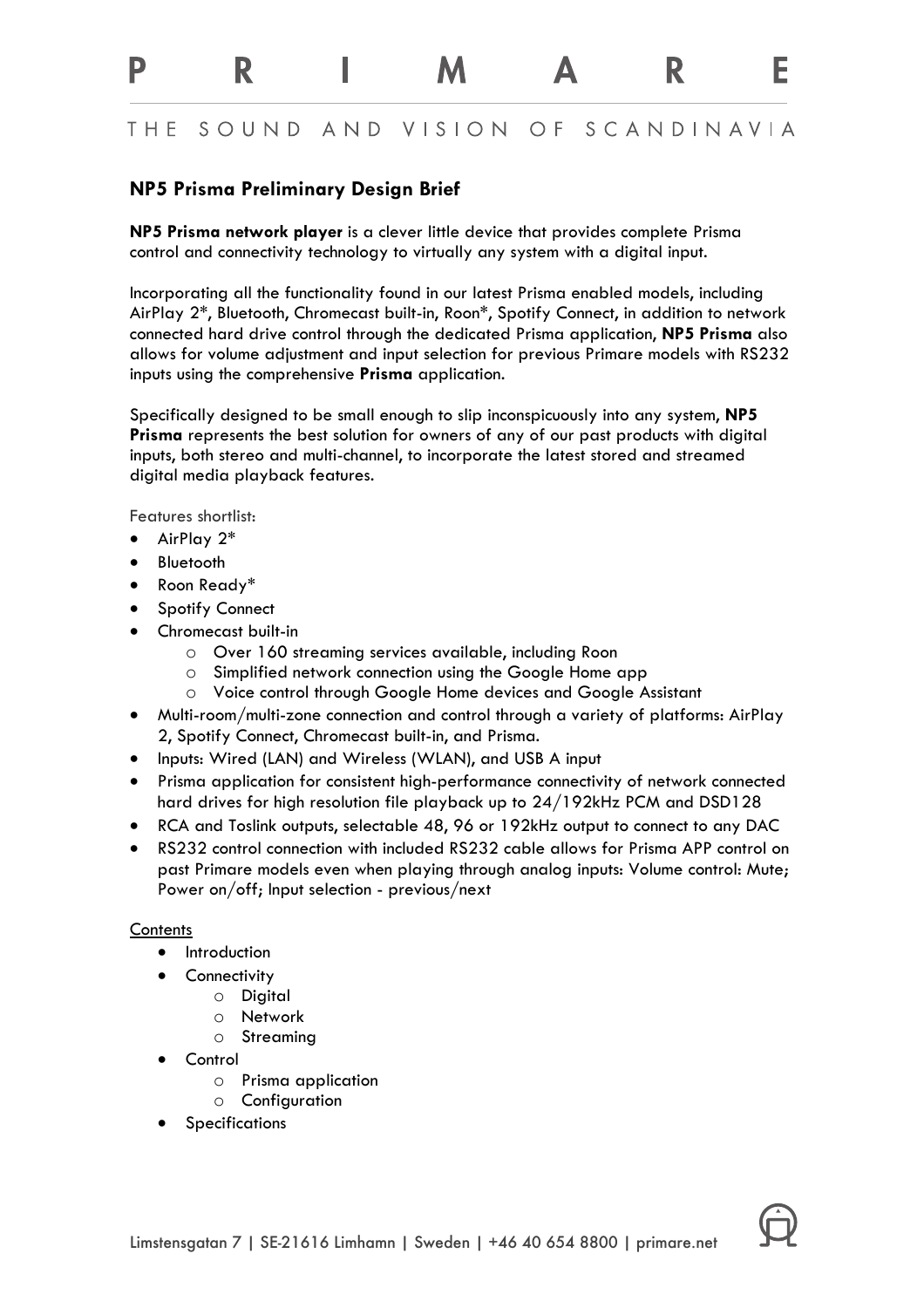### Introduction

**Prisma** is a connectivity and control platform, that consists of a bundle of technologies. The Prisma application is used primarily to setup operating features of any Prisma product and control network connected hard drives. The associated streaming services are all accessed directly from their respective applications, keeping the familiar user experience of those apps for the comfort of anyone in the household who may wish to use the system. This also allows for complete transparency when it comes to operating system and music service updates (no second- or third-party app development delays in adapting to the updates, or additional unintended consequences resulting from multiple layers of possibly conflicting software).

## **Connectivity**

- Digital USB-A
	- o Sample rates up to PCM 24/192kHz and DSD128/5.6MHz
	- o File formats: WAV, LPCM, AIFF, FLAC, ALAC, MP3, MP4 (AAC), WMA, OGG, DSD
- Network
	- Wired/LAN Ethernet connection for wired network system connection
	- Wireless/WLAN dual band wireless technology (WLAN IEEE 802.11  $a/b/g/n$  and 802.11 ac compliant)
- **Streaming** 
	- Bluetooth connects Apple, Android, and Windows devices directly for playback of either streamed or stored content from the associated device with lossy compression. Given the wide availability of this technology and lower resolution capabilities, Bluetooth is an easy way to stream content for informal listening.
	- AirPlay 2 connects Apple devices over the WiFi network for playback of any streamed or stored content from the associated device with lossless compression. Apple Lossless Audio Codec is used, to allow streaming quality up to CD quality (44.1kHz/1140kbps) and is appropriate for more critical listening. Recent updates to iOS allow for playback of TIDAL HiFi Masters files for improved audio performance. AirPlay 2 further adds multi-room/multizone functionality within the AirPlay ecosystem.
	- Spotify Connect connects any device (mobile or PC) with the Spotify application directly to that service over the WiFi network and allows for playback at the highest level offered by the required Premium service (up to 320kbps).
	- Chromecast built-in offering the greatest level of connectivity and control options, compatible with Apple, Android and Google devices:
		- The associated Google Home application allows you to change the name of your primare device and helps you to connect the Prisma device to your WiFi network to allow the casting of hundreds of music streaming services.
		- Casting can be done from virtually any mobile device, as well as computers from the Chrome browser.
		- Chromecast built-in provides a direct connection between the Prisma device and the preferred music service through the network, therefore playback quality is limited (up to 24-bit/96kHz) only by the resolution provided by that service, meaning the possibility of higher resolution playback for critical listening from services like TIDAL HiFi and Qobuz, and Roon as an endpoint.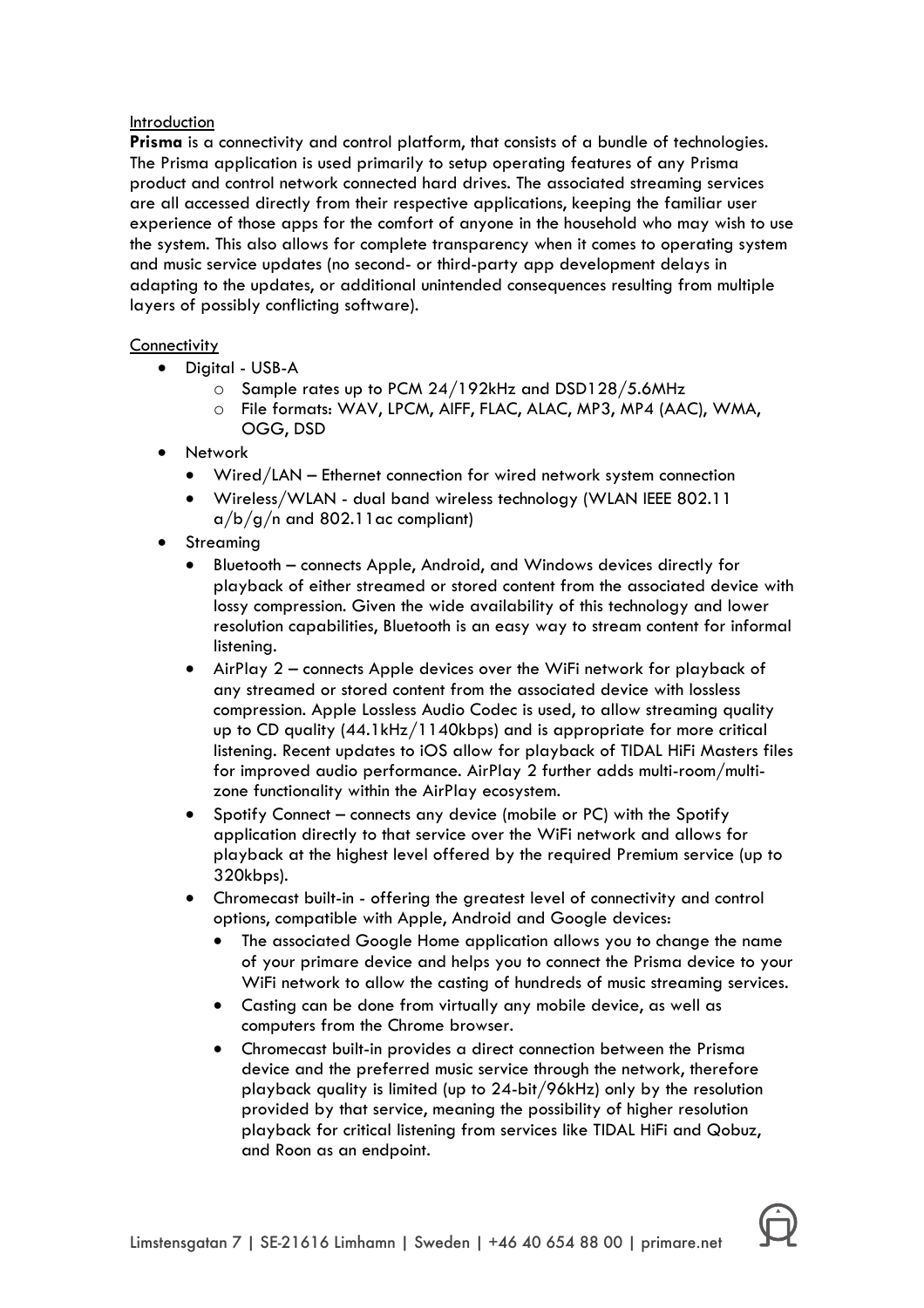• Roon Ready functionality allows for the use of Roon's sophisticated digital music management software. Roon transforms the experience of browsing music. Artist photos, credits, bios, reviews, lyrics, tour dates, and composers are located automatically, then interconnected by links to build a surfable, searchable digital magazine about your collection.

And Roon finds all the same links between your personal files and the millions of tracks available on TIDAL and Qobuz, so you can start with the music you know, then explore and discover new music from the world beyond your collection.

In addition to music browsing, Roon is a multi-room, multi-user networked audio platform built to the exacting standards of audiophiles. It offers features like bit-perfect playback, DSD and PCM upsampling, multichannel playback, and signal path display.

Roon plays to a number of different types of devices on your home network and can be controlled from Mac, Windows, iOS, and Android.

- Multi-room and multi-zone connectivity and control:
	- More than one device can be connected at a time
	- Content can be cast to any Chromecast built-in device on the network
	- Control of all functions can be accomplished from anywhere within the network
- Automatic Prisma firmware updating through Google Home application.
- Voice control though the Google Home speakers and Google Assistant.

#### **Control**

Once connected to your network, the Prisma application allows for the control of virtually all functions of any of our Prisma enabled products:

- Input Device Selection on linked devices only
- Search by artist, album, track, and title from stored media
- Playlist and Queue creation from stored media
- Playback functions: Play, stop, track forward and back, shuffle play, repeat single or all tracks, volume mute, volume adjustment either by tapping the  $-/+$ icons
- Track information by pressing the album cover in the lower left corner:
	- o Song: indicates the title of the song.
	- o Album: indicates the title of the album
	- o Artist: indicates the artists name
	- o Playing from: indicates the source of the music file being played back
	- o Track duration: indicates elapsed and remaining time
	- o Format: indicates format of the music file being played.
	- o Sample rate: indicates sample rate of the music file being played
	- o Bit depth: indicate the number of bits for the playing track.
	- o Bitrate: indicates bit rate of the music file being played
	- o Fil size: indicates the files size.

#### System configuration NP5

Prisma allows for complete system configuration:

- Source select media servers on your network to use
- Queue add queue to playlist
- Playlist create new playlist

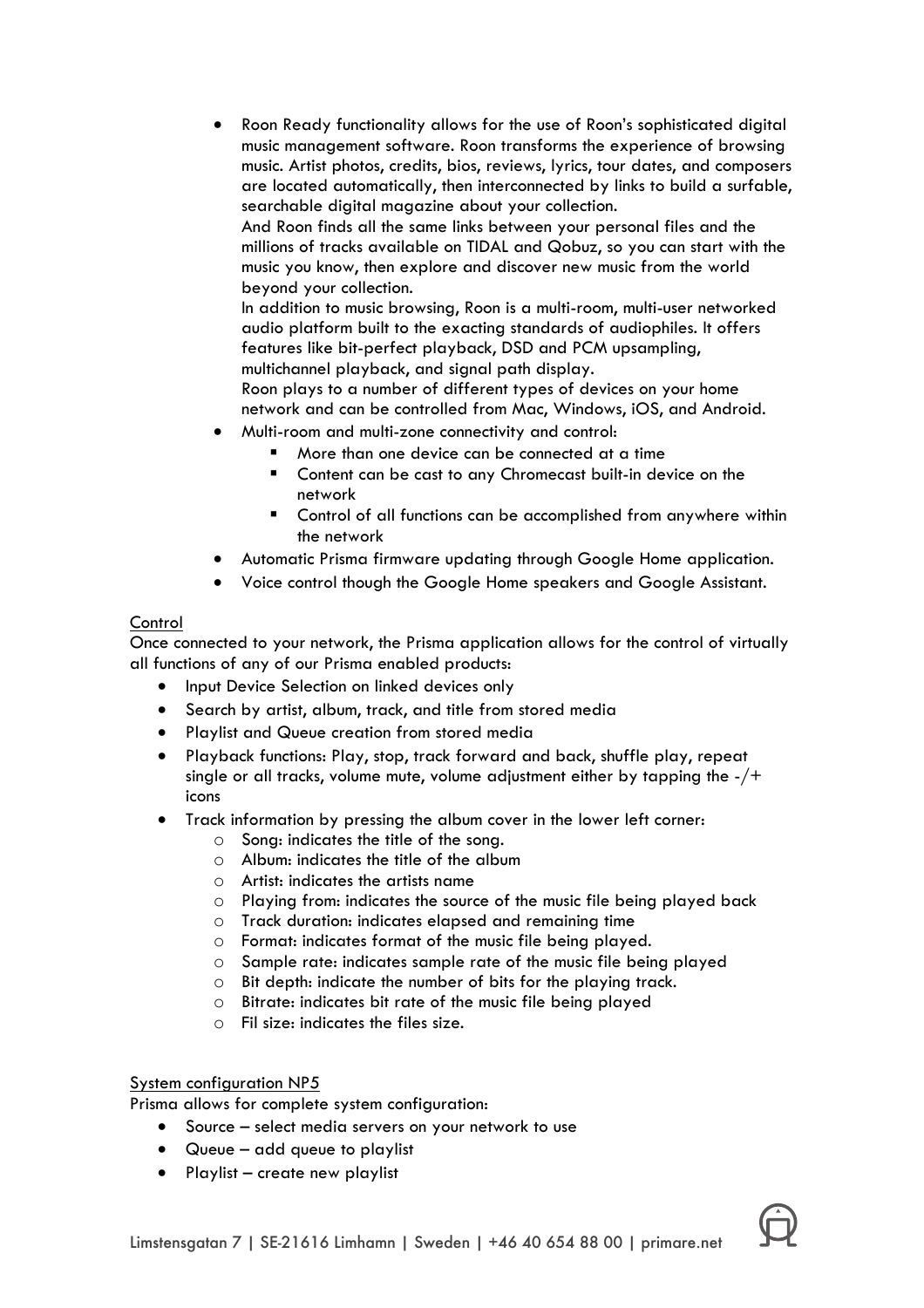- Zone manage zones to connect with Prisma devices in other areas of the house
- **Settings** 
	- o Source settings
		- Add media server to your source screen.
		- Add music server to your source screen.
	- o Audio Settings
		- § Output choose between variable or fixed volume.
		- Balance to adjust the output balance between the left and right speaker
		- § Startup volume sets the volume level at a predetermined level upon turn on from standby.
		- $\blacksquare$  Maximum volume sets the maximum volume
		- Mute volume sets the output level when muted, from 0 to any preferred setting
		- § Digital output to select between 48kHz, 96kHz and 192kHz settings for the digital output sample rate.
	- o General Settings
		- RS232 Link allows you to setup the linked connection between your NP5 and the device you have connected to NP5 with the RS232 cable.
		- Factory reset Allows you to reset the device to factory settings
		- § Auto-standby sets the amount of time without user interface action or signal from last selected source before the device automatically goes into standby
	- o Streaming settings
		- § Bluetooth settings
			- Visible enable or disable Prisma device being visible to Bluetooth devices
			- Auto-connect enable or disable automatic connection with Bluetooth devices
		- Airplay password set AirPlay password
	- o Information
		- App version states the PRISMA apps version nr.
		- § System information Shows all Primare devices connected to the network, if they are connected by LAN or WiFi, their IP address, NET MAC, BT MAC and their firmware.

# **Technical Specifications**

Digital outputs: coaxial, RCA; optical, Toslink

Output sample rates, selectable:48, 96 or 192 kHz/24bit

Digital input: 1x USB-A up to 192kHZ/24bit; up to DSD128 (5.6MHz)

Network Connectivity

1 x Ethernet LAN port 2 x Internal antennas for Bluetooth and Wi-Fi LAN: 10/100Mbit Ethernet port WLAN: IEE 802.11  $\alpha/b/g/n/\alpha c$  compliant; 2.4/5GHz; b, g, n mode

#### Audio formats